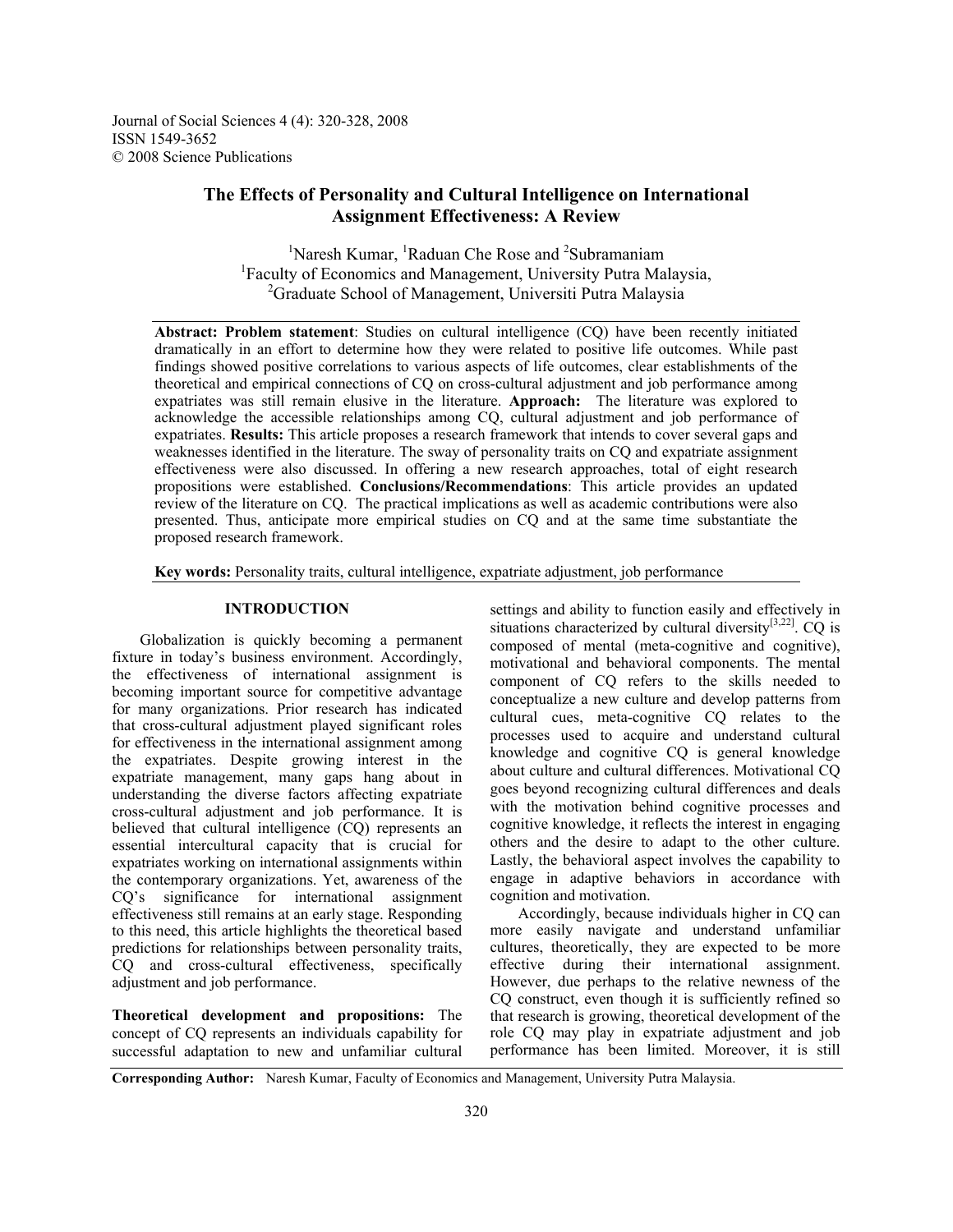unclear whether or not different CQ dimensions are more important to the prediction of adjustment and job performance than others hence we examine the four dimensions separately in our proposed research framework. Since the four dimensions of CQ are qualitatively different facets of the overall capability to function and manage effectively in culturally diverse settings $[22]$ , we focus on CQ as an aggregate multidimensional construct<sup>[3]</sup> when developing the theoretical framework and make specific propositions.



Fig. 1: A simplified theoretical framework

 Another related gap exists in our knowledge of CQ construct. Although it is important to understand outcomes of CQ, it is also important to examine antecedents of CQ. Unfortunately, given the novelty of the concept, it is not fully understood why some individuals might experience greater CQ than others. A diverse set of individual difference constructs could be related to  $CO<sup>[1]</sup>$ . This examination advances the study by exploring the effects of personality traits on CQ. However, being the only study that examines the effects of personality traits on CQ and the use of unrepresented sample, for example the MBA students has triggers for new research in this area. In considering why some people are more culturally intelligent than others, it is useful to examine whether individual differences in personality traits predispose individuals to possess varying levels of CQ. Moreover, the existing expatriate literature has shown that personality differences often account for variations in expatriate cross-cultural adjustment and job performance<sup>[12,40,43,47,53]</sup>.

#### **MATERIALS AND METHODS**

 In this article, we attempt to provide a comprehensive understanding of personality and CQ's contributions on international assignment effectiveness. For this purpose, a thorough search of journal articles, research studies, doctoral dissertations, World Wide Web (WWW) and books were done. Drawing on evolutionary personality psychology, social learning, social support, management stress and work-role transition theories, we developed a comprehensive model that encompasses the interrelationships among expatriate personality, CQ, expatriate adjustment and expatriate job performance (Fig. 1). Finally, we discuss the uniqueness of the CQ construct in relation to other non-academic intelligence (e.g., emotional intelligence and social intelligence) in explaining variance in expatriate cross-cultural adjustment and job performance. More specifically, our discussion was divided into eight sections and each section encompasses relevant literature to support the development of the framework as well as the research propositions.

### **RESULTS**

 After reviewing core aspects of personality and CQ, the following propositions were formed in support of the simplified theoretical framework (Fig. 1).

- 1. Personality has significant influence on expatriate cultural intelligence.
- 2. Expatriate's personality has significant influence on expatriate cross-cultural adjustment.
- 3. Expatriate personality has significant influence on job performance.
- 4. Expatriate cultural intelligence has significant influence on cross-cultural adjustment.
- 5. Expatriate cultural intelligence has significant influence on job performance.
- 6. Expatriate adjustment has significant influence on job performance.
- 7. The relationship between CQ, personality and expatriate job performance is mediated by expatriate cross-cultural adjustment.
- 8. CQ is distinct from, but positively correlates with EQ and SQ.

The eight propositions projected in this article could significantly facilitate new directions for future research. Indeed, all the propositions could be easily transformed into research hypotheses rather than as statistical hypotheses. For a basic explanation, a research hypothesis predicts the nature of the relationship being examined in rather general, nonquantitative terms; a statistical hypothesis is a translation of the research hypothesis in terms of the statistical parameters of the population being studied.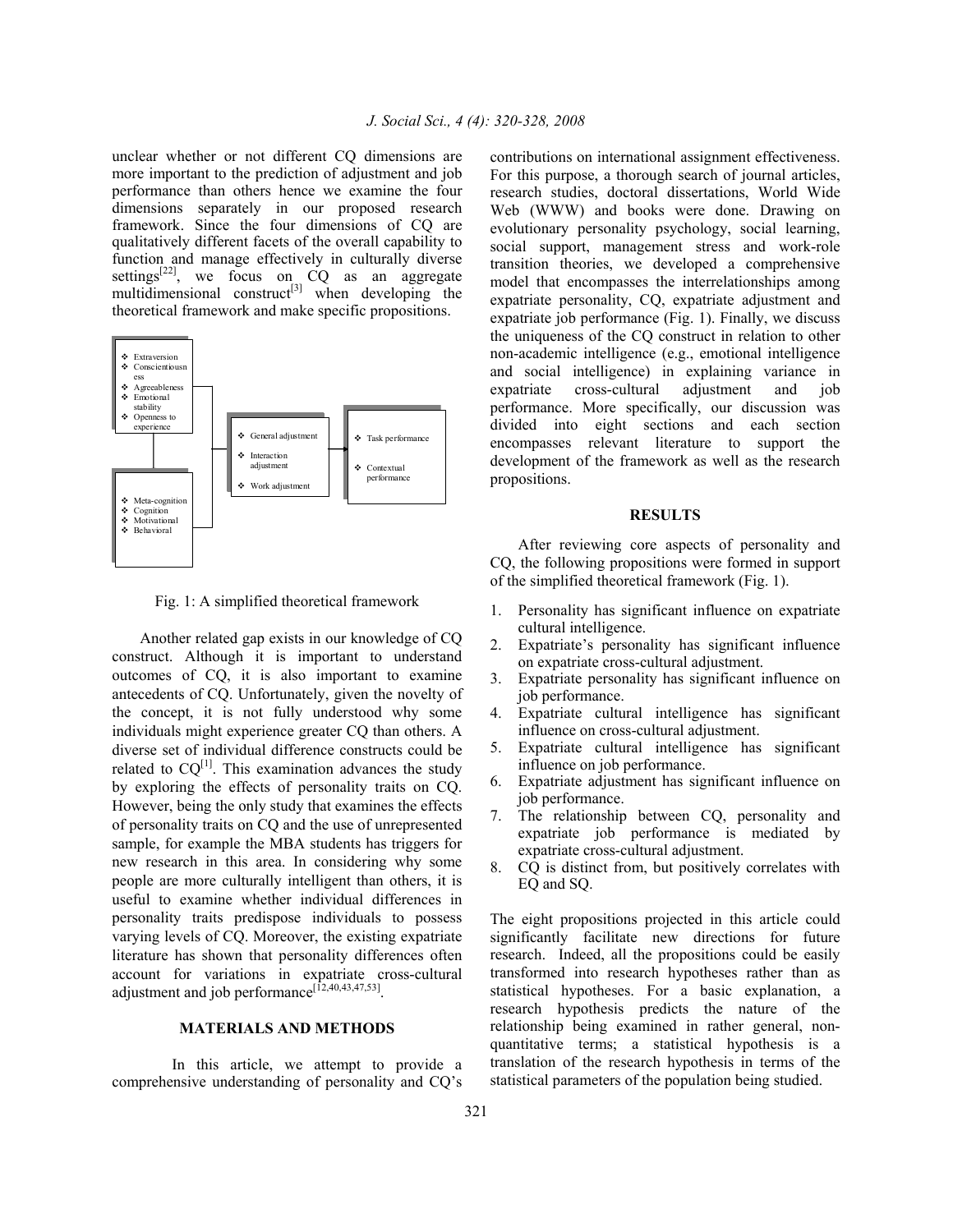#### **DISCUSSION**

**The influence of personality on cultural intelligence:**  Prior research on individual differences has distinguished between trait-like constructs and statelike constructs<sup>[1]</sup>. Trait-like individual differences are not task specific or situation and are stable over time<sup>[18]</sup>, which is represent by personality traits in this study. In contrast, state-like individual differences are specific to certain tasks and situations and tend to be malleable over time (e.g., Bandura, 1977). According to<sup>[36]</sup>, traitlike individual differences are more indirect and serve as predictors of proximal state-like individual differences<sup>[18]</sup>, which in this study represent by CQ. Thus, it is proposed that personality characteristics (trait-like individual differences that describe broad and stable predispositions) serve as predictors of CQ (statelike individual differences that describe malleable capabilities to interact effectively with people from different cultures).

 According to evolutionary personality psychology, personality traits are universal adaptive mechanisms that have developed and evolved in humans over time as mental solutions to preserve life and reproduction<sup>[11]</sup>. These adaptive mechanisms include [personality characteristics such as] humans ability to learn hierarchies in society (extraversion) their willingness to cooperate (agreeableness) their capacity for reliable work and enduring commitment (conscientiousness) their ability to handle stress (neuroticism or emotional stability) and their propensity for innovation or astuteness in solving problems (openness or intellect) $\left[11,12\right]$ . In a similar vein, it was expected that since CQ involves the ability to effectively adapt to culturally diverse contexts (meta-cognitively, cognitively, motivationally and behaviorally) certain personality traits should be related to specific factors of CQ and certain personality traits should be able to predict and explain variance in levels of CQ among individuals. Van Dyne and Ang,<sup>[1]</sup> has demonstrated that the four dimensions of CQ were distinct from and yet related to, more distal big five personality traits in conceptually meaningfully ways. In their study, openness to experience was the only big five personality that was significantly related to all four facets of CQ. Lee and  $\text{Sukoco}^{[43]}$  however, found that conscientiousness significantly predicts cognitive, motivational and behavioral component of CQ.

**The influence of personality on cross-cultural adjustment:** Cross-cultural adjustment is conceptualized as the degree of psychological comfort an expatriate has with the various aspects of a host culture<sup>[9,27]</sup>. Three specific areas of cross-cultural adjustment have been distinguished in the literature<sup>[9]</sup> Adjustment to (1) general environment (degree of comfort with general living conditions, such as climate, health facilities and food) (2) interaction with host country nationals and (3) work (performance standards, job and supervisory responsibilities).

Social learning theory<sup>[5,12,52]</sup>, as applied to an expatriate context, suggests that uncertainty is reduced when expatriates learn appropriate behaviors through interaction with and observation of Host Country Nationals (HCNs). The theory typically proposes that the more HCNs the expatriate interacts with and the more diverse these contacts are, the greater the repertoire of acceptable behaviors he or she will have to draw  $on^{[12]}$ , which in turn facilitates the cross-cultural adjustment<sup> $[48]$ </sup>. It also can be applied to expatriates personality-adjustment relationship: Certain personality traits predispose individuals to engage in interpersonal interaction with HCNs and learn about new culture, in turn it may lead to better cross-cultural adjustment. For instance $\begin{bmatrix} 1 & 2 & 0 \\ 0 & 0 & 0 \end{bmatrix}$  argue that expatriates with greater openness (receptivity to learn and change in the new situation) have a greater interest in the new culture, take more opportunities to learn about it from contacting host country nationals and adjust to the host country culture better than low openness expatriates.

 Prior research on cross-cultural adjustment has demonstrated that personality traits such as conscientiousness, openness to experience, selfmonitoring and self efficacy, are important predictors of cross-cultural adjustment<sup>[12,30,47,49,50]</sup>. The effects of each dimension in the personality traits has somewhat different. Caligiuri $[12]$  contended that extroversion, agreeableness and emotional stability lead to willingness to stay (better adjustment). Ones and Viswesvaran $[47]$  indicated that conscientiousness level of prospective expatriates lead to higher degree of expatriate adjustment.

**The influence of personality on job performance:** In recent years, emphasis on the big five superordinate factors of personality as the basic structure of personality $[17]$  has triggered increasing interest in personality in the organizations $[6]$ . While domestic studies involving the big five have demonstrated that some of these traits help to explain the variation in job performance $[6,34]$  only a handful of published studies have investigated the influence of the big five on expatriate job performance<sup>[12,20,21,47,53]</sup>. The findings on effects of each dimension in the personality traits has somewhat mixed. For instance,  $[53]$  found that openness to experience was the only big five personality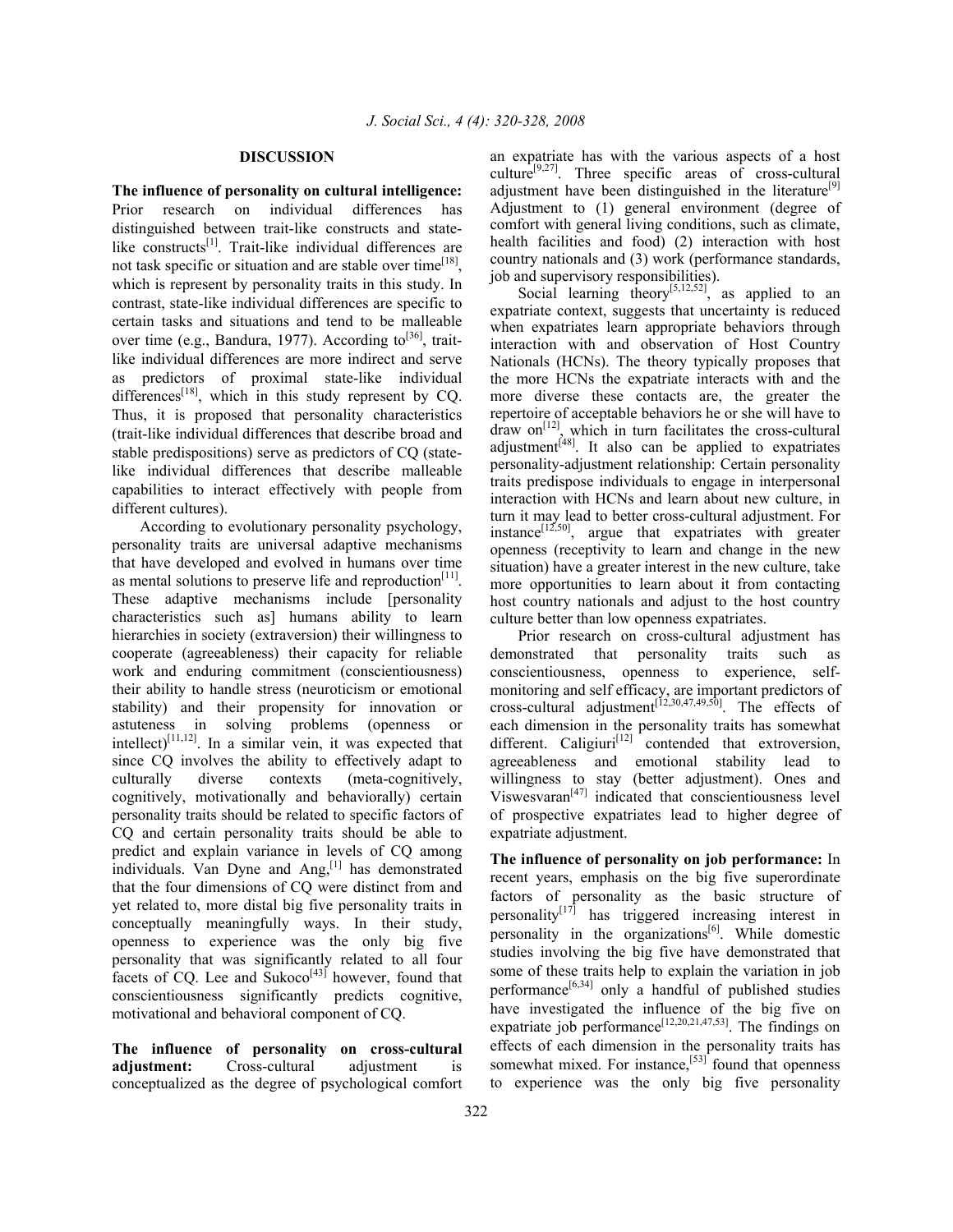significantly predicts the contextual and task performance among the expatriates. However,[47] found that openness to experience was not deemed to be one of the most important personality dimensions for job performance. Caligiuri $[6]$  found that conscientiousness is positively related to the supervisor-rated performance on the expatriate assignment. Caligiuri and Sinangil and  $Ones^{[14,55]}$  however, found that dependability (conscientiousness) is a poor predictor of overall job performance.

 The big five personality characteristics should predict expatriate job performance based on the tenets of evolutionary personality psychology $[11]$ . First, according to the theory of evolutionary personality psychology, the Big Five personality characteristics represent universal adaptive mechanisms that allow humans to adapt with and meet the demands of physical, social and cultural environments $[11,44]$ . Second, while all individuals have some degree of these universal Big Five adaptive mechanisms, individuals vary in the extent to which they possess these personality characteristics necessary for success in goal attainment. Thus, those who possess key personality traits suited for a given role in a given physical or social environment will adapt and perform more effectively than those who do not possess the appropriate traits or personality characteristics for that same role. Likewise, from a socioanalytic perspective, Hogan and colleagues $[31,32,33,]$  attempt to align personality with performance criteria has led to better prediction of performance outcomes.

**The influence of cultural intelligence on crosscultural adjustment:** We expect CQ to be related to cross-cultural adjustment based on stress management theory of psychological stress. Since intercultural interactions involves a series of stress-provoking life changes that draw on adjustive resources and require coping responses, cross-cultural adjustment, therefore, is conceptualized by successfully coping with change. Based on<sup>[3]</sup> analysis, certain  $CQ$  facets such as motivational and behavioral CQ are expected to negate psychological stress, thus leads to higher level of crosscultural adjustment. This is consistent with metaanalytic findings that self-efficacy and relationship skills predict expatriate adjustment<sup>[7]</sup>.

 Motivational CQ should positively relate to crosscultural adjustment because those with higher motivational CQ have intrinsic interest in other cultures and expect to be successful in culturally diverse situations. According to social cognitive theory<sup>[2]</sup> they initiate effort, persist in their efforts and perform better. For instance<sup>[25]</sup> demonstrated that higher efficacy beliefs led to engagement and persistence in difficult situations, as well as better adjustment. As for behavioral CQ, since cultural adjustment is a persons sense of psychological comfort and familiarity in a new environment, those with the capability to vary their behavior (behavioral CQ) should have higher cultural adjustment. According to<sup>[26]</sup> theory of self-presentation, individuals use impression management techniques to so that others view them positively. Since cultures differ in their norms for appropriate behaviors<sup>[59]</sup> the ability to display a flexible range of behaviors is critical to creating positive impressions and developing intercultural relationships $^{[28]}$ . When individuals are flexible, they are less offensive to others, more likely to fit in and better adjusted. As for meta-cognitive and cognitive CQ, we do not predict relationships with cultural adjustment because cognitive capabilities do not necessarily translate into actions and behaviors $[29]$ .

 Prior study has demonstrated that motivational and behavioral component of CQ are significant predictors of expatriate cross-cultural adjustment. For instance<sup>[3]</sup> demonstrate the utility of motivational and behavioral CQ in predicting general adjustment among expatriates. Templer, Tay and Chandrasekar<sup>[58]</sup> indicated that motivational CQ predicts all three facets of adjustment. They further demonstrate that motivational CQ adds incremental variance over and above cross-cultural interventions such as realistic living conditions and job preview, thereby highlighting the importance and utility of motivation CQ for the expatriate literature.

**The influence of cultural intelligence on job performance:** According to<sup>[15]</sup> performance is a function of knowledge, skills, abilities and motivation directed at role-prescribed behavior, such as formal job responsibilities. From the performance appraisal standpoint, ones performance is evaluated based on the degree to which individuals meet role expectations<sup>[38]</sup>. Role expectations and perceptions of role expectations however, are influenced by cultural values. For instance<sup>[56]</sup> argued that individuals often receive poor performance evaluations when they have a different cultural background, do not understand cultural differences in role expectations and do not conform to role expectations. Since expectations for performing role prescribed behaviors often differ across cultures, it is proposed that all four dimensions of CQ will enhance cognitive understanding, motivation and behavioral enactment of role expectations.

 Cognitive CQ may facilitate one to have more accurate understanding of role expectations. For example, those with rich mental representations of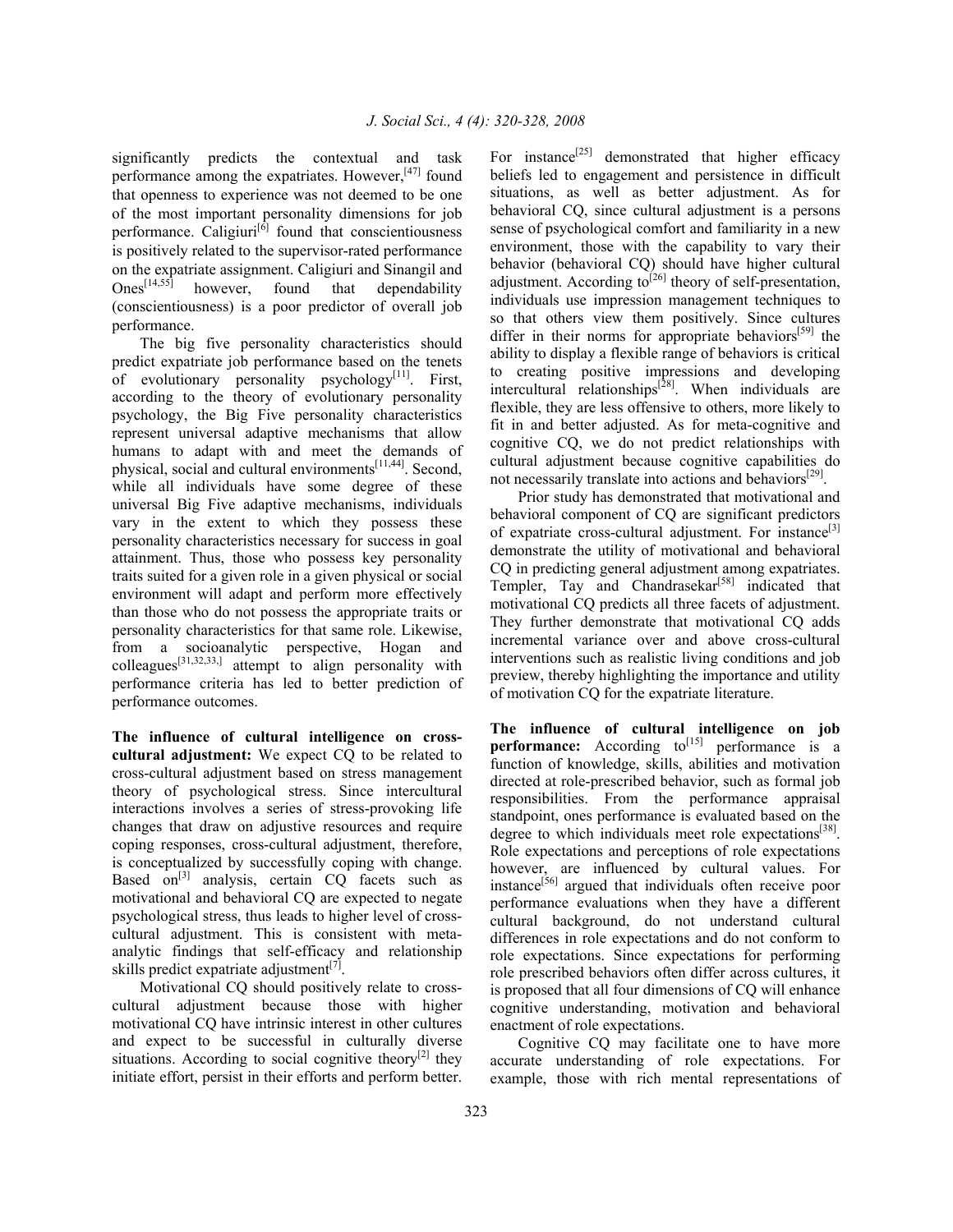culturally-based social interactions are more aware of potential differences in role expectations and more likely to demonstrate appropriate role behaviors. Metacognitive CQ should also influence expatriate performance since those with high meta-cognitive CQ know when and how to apply their cultural knowledge. They do not rely on habitual knowledge structures, but select from multiple knowledge structures depending on the context. Accordingly, they have more accurate understanding of expected role behaviors in situations characterized by cultural diversity. Grounded with theories of motivation<sup>[24,37]</sup>, motivational CQ should also influence expatriate performance because the motivational states of CQ (namely, specific selfefficacy and intrinsic motivation in cross-cultural settings) can enhance the strength of an individual's persistent effort toward their task in different cultural contexts. Those with energy and persistence tend to practice new behaviors and through practice, improve their performance. Finally, behavioral CQ should also influence expatriate job performance. Those with high behavioral CQ tend to flexible in their verbal and nonverbal behaviors to meet expectations of others. When self-presentation<sup>[26]</sup> parallels role expectations, misunderstandings should be lower and performance should be higher. Consistent with this $[53]$  demonstrated positive effects of behavioral flexibility on crosscultural performance. Being the only empirical evidence $[2,3]$  demonstrated that meta-cognitive and behavioral CQ significantly predicts task performance among the expatriates.

**The influence of cross-cultural adjustment on job performance:** The proposed relationship between cross-cultural adjustment and job performance are also theoretically grounded based on stress management theory of psychological stress. International assignments represent a considerable challenge for expatriates because they may encounter cultural and instrumental barriers in different work and life environment. This may have significant impact on their mental well-being since poorly adjusted expatriates may be experiencing psychological stress. Within the stress research<sup>[19]</sup> it has been suggested that maladjustment may hamper job performance by creating cognitive fatigue that deprives individuals of the energy needed to perform their jobs. In support of the negative relationship between psychological stress and performance $[45]$  found occupational stress to be negatively related to job performance. Vicino and Bass<sup>[60]</sup> also found that stress negatively correlated with managerial success. Similar arguments also can be applied to expatriates adjustment-performance

relationship: successful cross-cultural adjustment in local culture reduces expatriates stress and strain, which, in turn may improve their performance by helping them to expend more energy and efforts on their work<sup>[42]</sup>. For example<sup>[12]</sup> posited that an expatriates inability to cope with the stress associated with adjusting to an overseas assignment may result in personal and professional withdrawal behaviors (e.g. depression, absence, turnover) and that these behaviors may inhibit performance. A considerable number of studies have indicated that expatriates psychological stress caused by maladjustment negatively affects their performance<sup>[7,13,42,54,61]</sup>. Thus, based on stress management theories, it is expected that individuals who adjusted well to the work, interaction and general environment will be able to perform at higher levels.

**Mediating effect of adjustment on personality, CQ and job performance relationships:** A smooth transition across work assignments is critical to the effectiveness of expatriate assignment because the work-role expatriates execute in the host country may be quite new to them, even though the task is the same as in the their home country due to different cultural contexts[8,46]. According to work-role transition theory, adjustment to a new role and/or situation is fundamental to subsequent outcomes in the role<sup>[46]</sup>. Thus, adjustment is viewed as affecting other work-related outcomes such as strain, job satisfaction, organizational commitment, job performance and turnover intention<sup>[30]</sup>. Accordingly, individual with a higher level of CQ will show better performance through a successful work transition to new international assignments because they are more capable of adapting effectively to a new cultural context. If competent individuals in a domestic setting cannot make a successful work transition to an international assignment, their performance will suffer. In a similar manner, those who possess key personality traits suited for a new role in an international context predispose individuals to perform more effectively in their job than those who do not possess the appropriate traits or personality characteristics for that same role by making appropriate work-role transition. Thus, CQ and personality traits especially those superiority striving personality (i.e., extraversion, openness to  $(\text{experience})^{[50]}$  is a necessary but not sufficient component for expatriate performance, we posit that work adjustment mediates the relationship between expatriates CQ, personality and individual performance. Moreover, maladjustment in nonwork domains may negatively affect expatriates work adjustment and work-related attitudes and outcomes by creating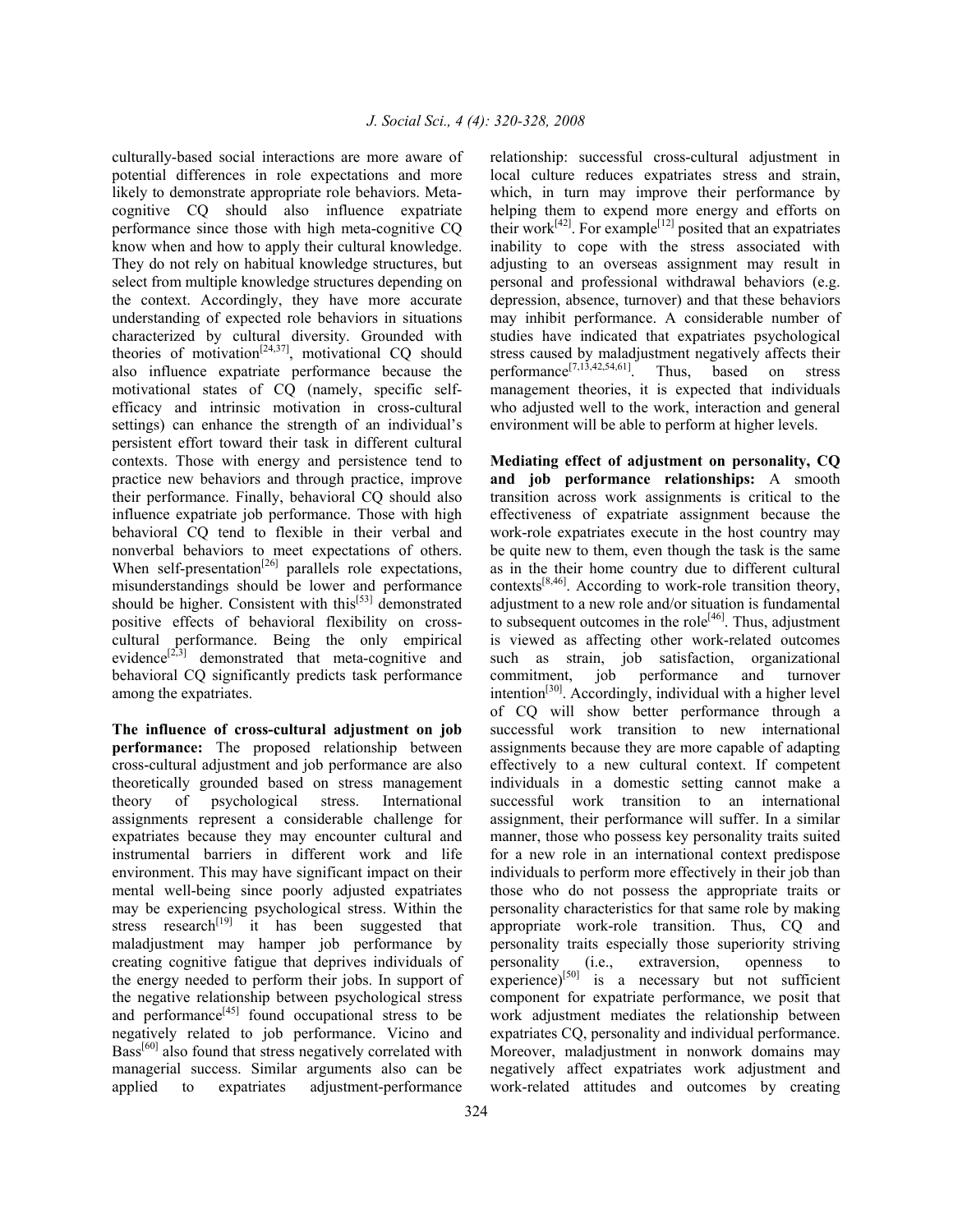psychological hardship<sup>[42,57]</sup>. As such, we also propose that maladjustment in interaction and general life also mediate the relationship between expatriates CQ, personality and individual job performance.

 Previous expatriate research implies that adjustment might mediate the relationship between various individual differences and diverse expatriate assignment effectiveness[7,35,39]. Indeed, few researchers have examined the mediating role of cross-cultural adjustment<sup>[41,42,57]</sup>. While<sup>[12]</sup> demonstrated a direct effect of conscientiousness on the supervisor-rated performance of expatriates based on evolutionary personality psychology, there was no attention paid to the underlying processes responsible for this relationship. In addition<sup>[53]</sup> showed that work adjustment partially mediates two individual difference measures (i.e., intelligence and people orientation) and performance based on a post hoc analysis.

**CQ's relationship with other form of intelligences:**  While CQ may have some overlapping with other related forms of non-academic intelligences, we argue that since CQ deals specifically with cognition, motivation and behavior in cross-cultural settings, the construct is theoretically and empirically distinct from emotional intelligence  $(EQ)^{[51]}$  and social intelligence  $(SQ)^{[16]}$ . For example, even though meta-cognitive and behavioral CQ may be similar to EQ in the sense that they describe individual differences about how people may conform and be flexible according to situation demands and social cues, individuals who high in EQ but do not have cultural sensitivity may suffer from cross-cultural adaptation due to culturally inappropriate understanding and interpretation of culture-specific situational information. In addition<sup>[23]</sup> argues that EQ does not include adaptation across cultures meanwhile CQ has a heavy emphasis on meta-cognitions, including thinking about thinking. They also argue that a person having a high emotional intelligence in their native culture may be entirely incapable at generalizing across cultural settings (p.105), however this statement has not been empirically tested.

 As for SQ, it involves skills related to all social interactions and acting appropriately in these interactions, thus suggests a similarity to behavioral component of CQ, which also reflects interpersonal competencies<sup>[10]</sup>. However, does SQ necessarily translate into effective cross-cultural adjustment? The answer is unlikely, because rules for social interactions vary from culture to culture. As such, individuals who are able to interact effectively with others in a particular culture may not necessarily be able to do so in a different cultural environment characterized by a

different set of social norms. CQ on the others hand is the ability to interact in culturally diverse settings $[2]$ .

### **CONCLUSION**

 This article contributes to both CQ literature and the research on expatriate management in several ways. First, it fills the void in current CQ literature by providing a compelling theoretical support for the relationship between CQ and various expatriate effectiveness outcomes. Second, this article contributes to the expatriate literature by proposing a new set of individual differences (personality and CQ) which are distinct from and yet related to each other in conceptually meaningfully ways. Third, this article provides a comprehensive view on how CQ might be predicted and/or explained. Hence, by empirically examine the personality trait as the antecedent of CQ allows further understanding on how culturally intelligent individuals experience, interpret and make sense of their environments and the relationship between individual differences and factors of CQ. Significantly this article enrich the current expatriate literature by examining whether cross-cultural adjustment mediate the relationship between individual differences which is personality traits and CQ and expatriate job performance. The examination of a mediating role for adjustment may deepen our knowledge about a potential underlying mechanism that is responsible for the effects of personality traits and CQ on expatriates assignment effectiveness. This article theoretically explore the conceptual similarity of the CQ construct to other non-academic intelligences theoretically expected, or empirically shown, to relate to expatriate effectiveness such as EQ and SQ. Thus, we anticipate to begin to establish the conceptual uniqueness of CQ in relation to other non-academic intelligences in explaining expatriates cross-cultural adjustment and job performance. Finally, related to international human resource management, discussion on this article research may provide organizations with valuable direction and tools in the area of expatriate selection, placement and training and development. Although there are arguments that CQ can be trained, candidate with readily high CQ level definitely is more preferable and more likely to produce results than those low in CQ. We conclude by hoping for this research to stimulate more research attention on how CQ can enhance expatriate effectiveness in its broader nomological network by examining various antecedents, moderators and outcomes of CQ.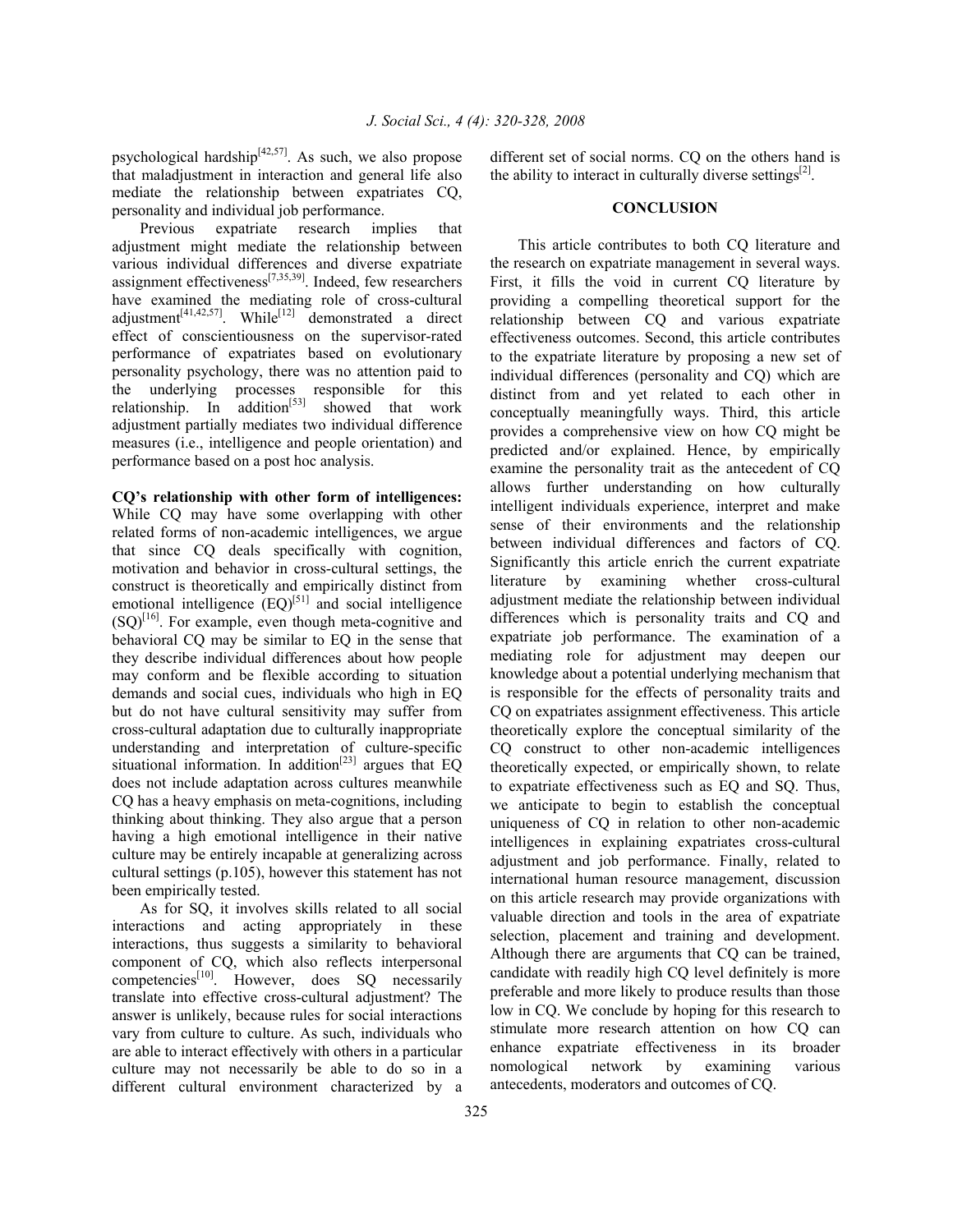#### **REFERENCES**

- 1. Ang, S., L. Van Dyne and S.K. Koh, 2006. Personality correlates of the four-factor model of cultural intelligence. Group Org. Manage., 31: 100-123. DOI: 10.1177/1059601105275267
- 2. Van Dyne, .L., and S. Ang. (2006). A selfassessment of your CQ. In P.C. Earley, S. Ang, & J.S.Tan. CQ: Developing cultural intelligence at work (pp. 217-227). Stanford, CA: Stanford University Press. ISBN 0804743134
- 3. Ang, S., L. Van Dyne, C. Koh, K.Y. Ng, K.J. Templer, C. Tay and N.A. Chandrasekar, 2007. Cultural Intelligence: Its measurement and Effects on Cultural Judgment and Decision Making, Cultural Adaptation and Task Performance. Manage. Org. Rev., 3: 335-371. DOI: 10.1111/j.1740-8784.2007.00082.x
- 4. Bandura, A., 2002. Social cognitive theory in cultural context. Applied Psychology: An Int. Rev., 51: 269-290. DOI: 10.1111/1464-0597.00092
- 5. Bandura, A., 1977. Social Learning Theory.1st Edn. Englewood Cliffs, NJ: Prentice Hall. ISBN 0138167443
- 6. Barrick, M.R. and M.K. Mount, 1991. The Big Five personality dimensions and job performance: A Meta-Analysis. Personnel Psychol., 44: 1-26. http://search.ebscohost.com.eserv.uum.edu.my/logi n.aspx?direct=true&db=buh&AN=9609192320&si te=ehost-live&scope=site
- 7. Bhaskar-Shrinivas, P., D.A. Harrison, M.A. Shaffer and D.M. Luk, 2005. Input-based and time-based models of international adjustment: Meta-analytic evidence and theoretical extensions. Acad. Manage. J., 48: 259-281. http://search.ebscohost.com.eserv.uum.edu.my/logi n.aspx?direct=true&db=buh&AN=16928400&site =ehost-live&scope=site
- 8. Black, J.S., 1988. Work role transitions: A study of American expatriate managers in Japan. J. Int. Business Studies, 19: 277-294. http://proquest.umi.com/pqdweb?did=583122&sid =4&Fmt=2&clientId=36652&RQT=309&VName =PQD
- 9. Black, J.S. and G.K. Stephens, 1989. The influence of the spouse on American expatriate adjustment and intent to stay in Pacific Rim overseas assignments. J. Manage., 15: 529-544. DOI: 10.1177/014920638901500403
- 10. Brislin, R., R. Worthley and B. MacNab, 2006. Cultural intelligence: Understanding behaviors that serve peoples goals. Group Org. Manage., 31: 40-55. DOI: 10.1177/1059601105275262
- 11. Buss, D.M., 1991. Evolutionary personality psychology. In: Rosenzweig, M.R. and L.W. Porter (Eds.). Annu. Rev. Psychol., Palo Alto, CA: Annu. Rev. Inc., 42: 459-492. http://arjournals.annualreviews.org/loi/psych?cooki eSet=1
- 12. Caligiuri, P.M., 2000a. The Big Five personality characteristics as predictors of expatriates desire to terminate the assignment and supervisor-rated performance. Personnel Psychol., 53: 67-88. http://search.ebscohost.com.eserv.uum.edu.my/logi n.aspx?direct=true&db=buh&AN=2919233&site= ehost-live&scope=site
- 13. Caligiuri P.M., 1997. Assessing expatriate success: Beyond just being there. In: New approach. Employee Manage, Saunders. D.M. and Z. Aycan (Eds.). Greenwich, CT: JAI Press. 4: 117-140. ISBN: 0762300140
- 14. Caligiuri, P.M., 2000b. Selecting expatriates for personality characteristics: A moderating effect of personality on the relationship between host national contact and cross-cultural adjustment. Manage. Int. Rev., 40: 61–80. http://proquest.umi.com.eserv.uum.edu.my/pqdweb ?did=52981545&sid=1&Fmt=2&clientId=28929& RQT=309&VName=PQD
- 15. Campbell, J.P., 1999. The definition and measurement of performance in the new age. In: Ilgen, D.R. and E.D. Pulakos (Eds.). The changing nature of performance: Implications for Staffing, Motivation and Development. San Francisco, Calif: Jossey-Bass: 399-429. ISBN: 0787946257 9780787946258
- 16. Cantor, N. and J.F. Kihlstrom, 1985. Social intelligence: The cognitive basis of personality. Rev. Personality Social Psychol., 6: 15-33. http://www.stormingmedia.us/23/2388/A238892.ht ml
- 17. Carver, C.S. and M.F. Scheier, 2000. Perspectives on Personality (4th Edn.). Needham Heights, MA: Allyn and Bacon. ASIN: B001CD9906
- 18. Chen, G., S.M. Gully, J.A. Whiteman and B.N. Kilcullen, 2000. Examination of relationships among trait-like individual differences, state-like individual differencesand learning performance. J. App. Psychol., 85: 835-847. DOI: 10.1037/0021- 9010.85.6.835
- 19. Cohen, S., 1980. Aftereffects of stress on human performance and social behavior: A Rev. Res.<br>Theory. Psychol. Bull., 88: 82-108. Theory. Psychol. http://search.ebscohost.com.eserv.uum.edu.my/logi n.aspx?direct=true&db=pdh&AN=bul-88-1- 82&site=ehost-live&scope=site
- 20. Dalton, M. and M. Wilson, 2000. The relationship of the five-factor model of personality to job performance for a group of Middle Eastern expatriate managers. J. Cross-Cultural Psychol., 31: 250-258. DOI: 10.1177/0022022100031002007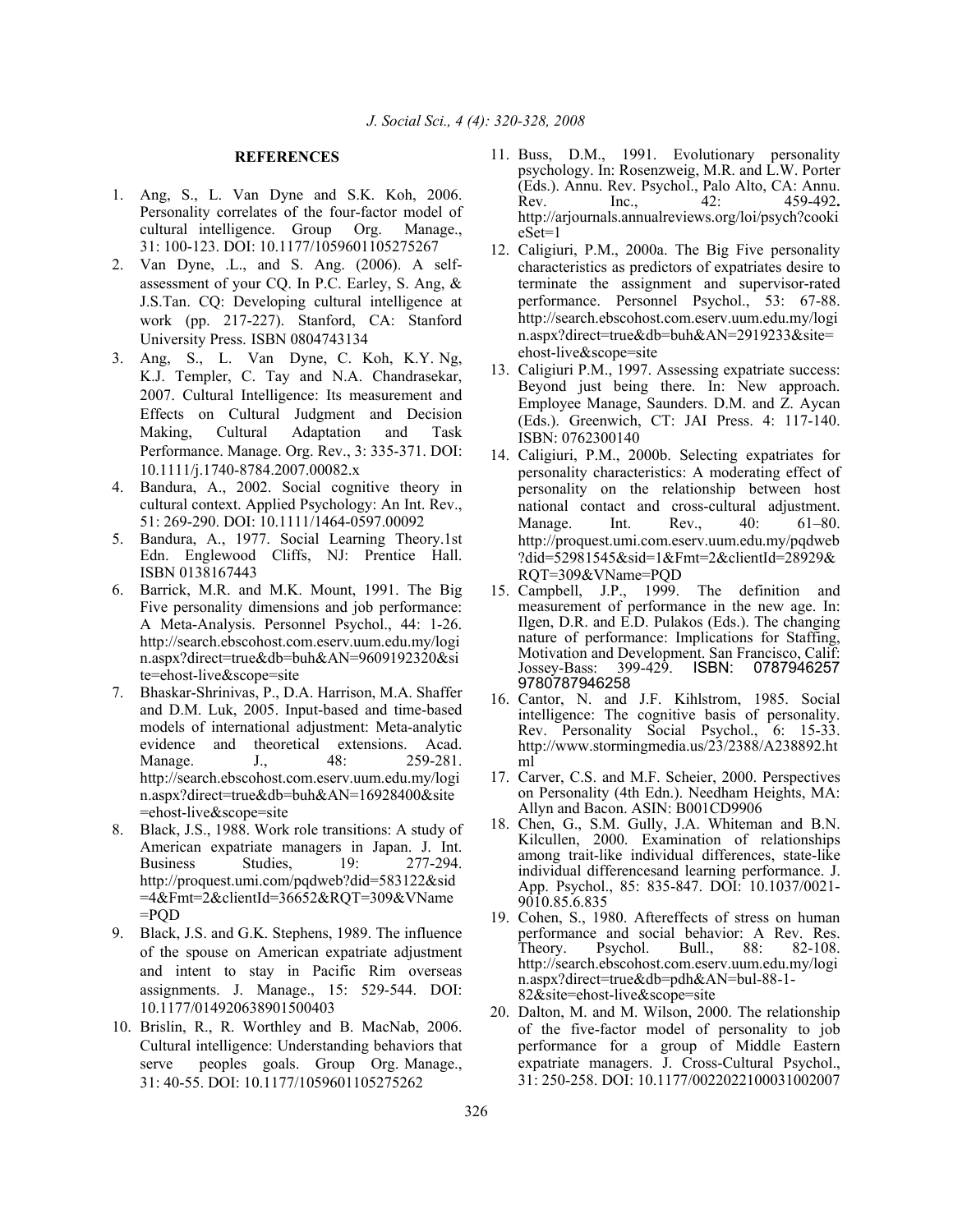- 21. Lievens, F., Harris, M.M., Van Keer, E., and Bisqueret, C. 2003. Predicting cross-cultural training performance: The validity of personality, cognitive ability, and dimensions measured by an assessment center and a behavior description interview, J. App. Psychol., 88(3): 476-489. DOI: 10.1037/0021-9010.88.3.476
- 22. Earley, P.C. and S. Ang, 2003. Cultural intelligence: Individual interactions across cultures. 1st Edn. Palo Alto: Stanford University Press. ISBN: 0804743126
- 23. Earley, P.C. and R.S. Peterson, 2004. The elusive cultural chameleon: Cultural intelligence as a new approach to intercultural training for the global manager. Acad. Manage. Learn. Edu., 3: 100-115. http://search.ebscohost.com.eserv.uum.edu.my/logi n.aspx?direct=true&db=buh&AN=12436826&site =ehost-live&scope=site
- 24. Eccles, J.S. and A. Wigfield, 2002. Motivational beliefs, values, and goals. Annu. Rev. Psychol., 53: 109-132. http://search.ebscohost.com.eserv.uum.edu.my/logi n.aspx?direct=true&db=a3h&AN=6262852&site=e host-live&scope=site
- 25. Epel, E.S., A. Bandura and P.G. Zimbardo, 1999. Escaping homelessness: The influences of selfefficacy and time perspective on coping with homelessness. J. Applied Social Psychol., 29: 575-596. DOI: 10.1111/j.1559- 1816.1999.tb01402.x
- 26. Goffman, E., 1959. The presentation of self in everyday life. Harmondsworth: Penguin. ISBN 0385094027
- 27. Gregersen, H.B. and J.S. Black, 1990. A multifaceted approach to expatriate retention in international assignments. Group Org. Studies, 15: 461-485. DOI: 10.1177/105960119001500409
- 28. Gudykunst, W.B., S. Ting-Toomey and E. Chua, 1988. Culture and interpersonal communication. 1st Edn .Newbury Park, Calif: Sage. ISBN 0803929455
- 29. Hall, E.T., 1993. The anthropology of everyday life. 1st Edn .New York: Anchor Books. ISBN 0385237448
- 30. Hechanova, R., T.A. Beehr and N.D. Christiansen, 2003. Antecedents and consequences of employees adjustment to overseas assignments: A Meta-Analytic Review. Appl. Psychol., 52: 213-236. http://search.ebscohost.com.eserv.uum.edu.my/logi n.aspx?direct=true&db=a3h&AN=9267415&site=e host-live&scope=site
- 31. Hogan, J. and B. Holland, 2003. Using theory to evaluate personality and job-performance relations: A socioanalytic perspective. J. Applied Psychol., 88: 100-112. DOI: 10.1037/0021- 9010.88.1.100
- 32. Hogan, R. and B.W. Roberts, 2000. A socioanalytic perspective on person-environment interaction. In: Walsh, W.B., K.H. Craik and R.H. Price (Eds.). Person-environment psychology: New directions and perspectives (2nd Ed.). Mahwah, NJ: Erlbaum. pp: 1-23. ISBN 0805824715
- 33. Hogan, R. and D. Shelton, 1998. A socioanalytic perspective on job performance. Human Performance. 11: 129-144. Performance. 11: 129-144. http://search.ebscohost.com.eserv.uum.edu.my/logi n.aspx?direct=true&db=buh&AN=7309085&site= ehost-live&scope=site
- 34. Hurtz, G.M. and J.J. Donovan, 2000. Personality and job performance: The Big Five revisited. J. Appl. Psychol., 85: 869-879. DOI: 10.1037/0021- 9010.85.6.869
- 35. Jun, S. and J. Gentry, 2005. An exploratory investigation of the relative importance of cultural similarity and personal fit in the selection and performance of expatriates. J. World Business, 40: 1-8. DOI:10.1016/j.jwb.2004.10.001
- 36. Kanfer, R., 1990. Motivation theory and industrial/organizational psychology. In: Dunnette, M.D. and L. Hough (Eds.). Handbook of industrial and organizational psychology. Theory in industrial and organizational psychology .Palo Alto, CA: Consulting Psychologists Press. 1: 75- 170. ISBN: 0891060448
- 37. Kanfer, R. and P. Ackerman. 2001. Individual Differences in Work Motivation: Further Explorations of a Trait Framework, App. Psych. 49: 470 – 482. DOI: 10.1111/1464-0597.00026
- 38. Katz, D. and R.L. Kahn, 1978. The Social Psychology of Organizations. 2nd Edn., Wiley, New York: ISBN 0471023558
- 39. Janssens, M., and J.M., Brett, 2006. Cultural intelligence in global teams: A fusion model of collaboration. Group and Organization Manage., 31: 124-153. DOI: 10.1177/1059601105275268
- 40. Kim, K. and J.W. Slocum, 2008. Individual differences and expatriate assignment effectiveness: The case of U.S.-based Korean expatriates. J. World Business, 43: 109-126. DOI:10.1016/j.jwb.2007.10.005
- 41. Kraimer, M.L. and S.J. Wayne, 2004. An examination of perceived organizational support as a multinational construct in the context of an expatriate assignment. J. Manage., 30: 209-237. DOI: 10.1016/j.jm.2003.01.001
- 42. Kraimer, M.L., S.J. Wayne and R.A. Jaworski, 2001. Sources of support and expatriate performance: The mediating role of expatriate adjustment. Personnel Psychol., 54: 71-99. http://search.ebscohost.com.eserv.uum.edu.my/logi n.aspx?direct=true&db=buh&AN=4229448&site= ehost-live&scope=site